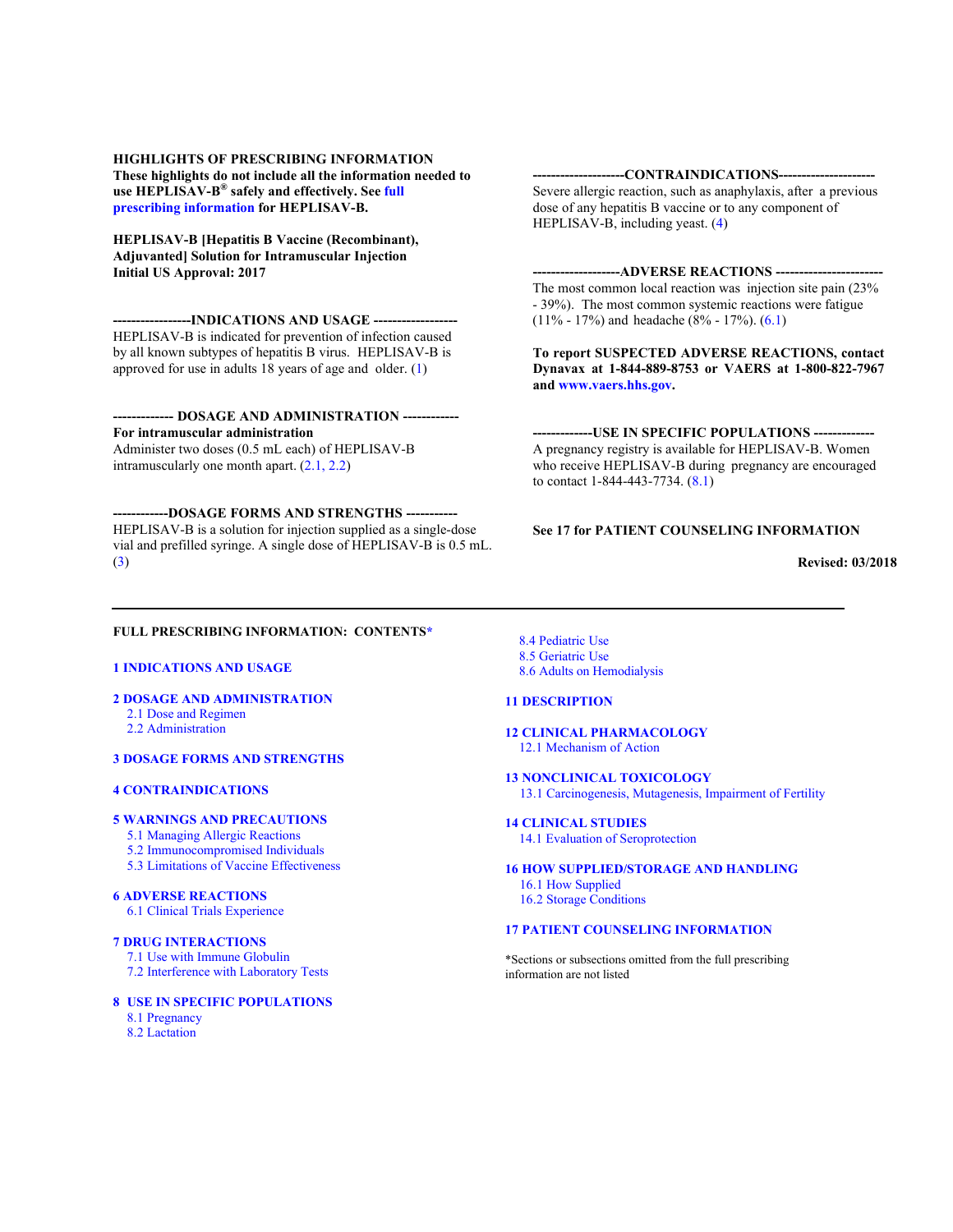## **FULLPRESCRIBING INFORMATION**

#### **1 INDICATIONS AND USAGE**

HEPLISAV-B is indicated for prevention of infection caused by all known subtypes of hepatitis B virus. HEPLISAV-B is approved for use in adults 18 years of age and older.

#### **2 DOSAGE AND ADMINISTRATION For intramuscular administration.**

## **2.1 Dose and Regimen**

Administer two doses (0.5 mL each) of HEPLISAV-B one month apart.

## **2.2 Administration**

HEPLISAV-B is a clear to slightly opalescent, colorless to slightly yellow solution.

Parenteral drug products should be inspected visually for particulate matter and discoloration prior to administration, whenever solution and container permit. If either of these conditions exists, the vaccine should not be administered.

Administer HEPLISAV-B by intramuscular injection in the deltoid region using a sterile needle and syringe.

## **3 DOSAGE FORMS AND STRENGTHS**

HEPLISAV-B is a sterile solution for injection available in 0.5 mL single-dose vials and prefilled syringes. [see *How Supplied/Storage and Handling* (16.1)].

## **4 CONTRAINDICATIONS**

Do not administer HEPLISAV-B to individuals with a history of severe allergic reaction (e.g. anaphylaxis) after a previous dose of any hepatitis B vaccine or to any component of HEPLISAV-B, including yeast [see *Description* (11)].

# **5 WARNINGS AND PRECAUTIONS**

# **5.1 Managing Allergic Reactions**

Appropriate medical treatment and supervision must be available to manage possible anaphylactic reactions following administration of HEPLISAV-B.

#### **5.2 ImmunocompromisedIndividuals**

Immunocompromised persons, including individuals receiving immunosuppressant therapy, may have a diminished immune response to HEPLISAV-B.

## **5.3 Limitations of Vaccine Effectiveness**

Hepatitis B has a long incubation period. HEPLISAV-B may not prevent hepatitis B infection in individuals who have an unrecognized hepatitis B infection at the time of vaccine administration.

## **6 ADVERSEREACTIONS**

## **6.1 Clinical Trials Experience**

Because clinical trials are conducted under widely varying conditions, adverse reaction rates observed in the clinical trials of a vaccine cannot be directly compared to rates in the clinical trials of another vaccine and may not reflect the rates observed in practice.

A total of 9597 individuals 18 through 70 years of age received at least 1 dose of HEPLISAV-B in 5 clinical trials conducted in the United States, Canada, and Germany. Data from three of these trials are provided below.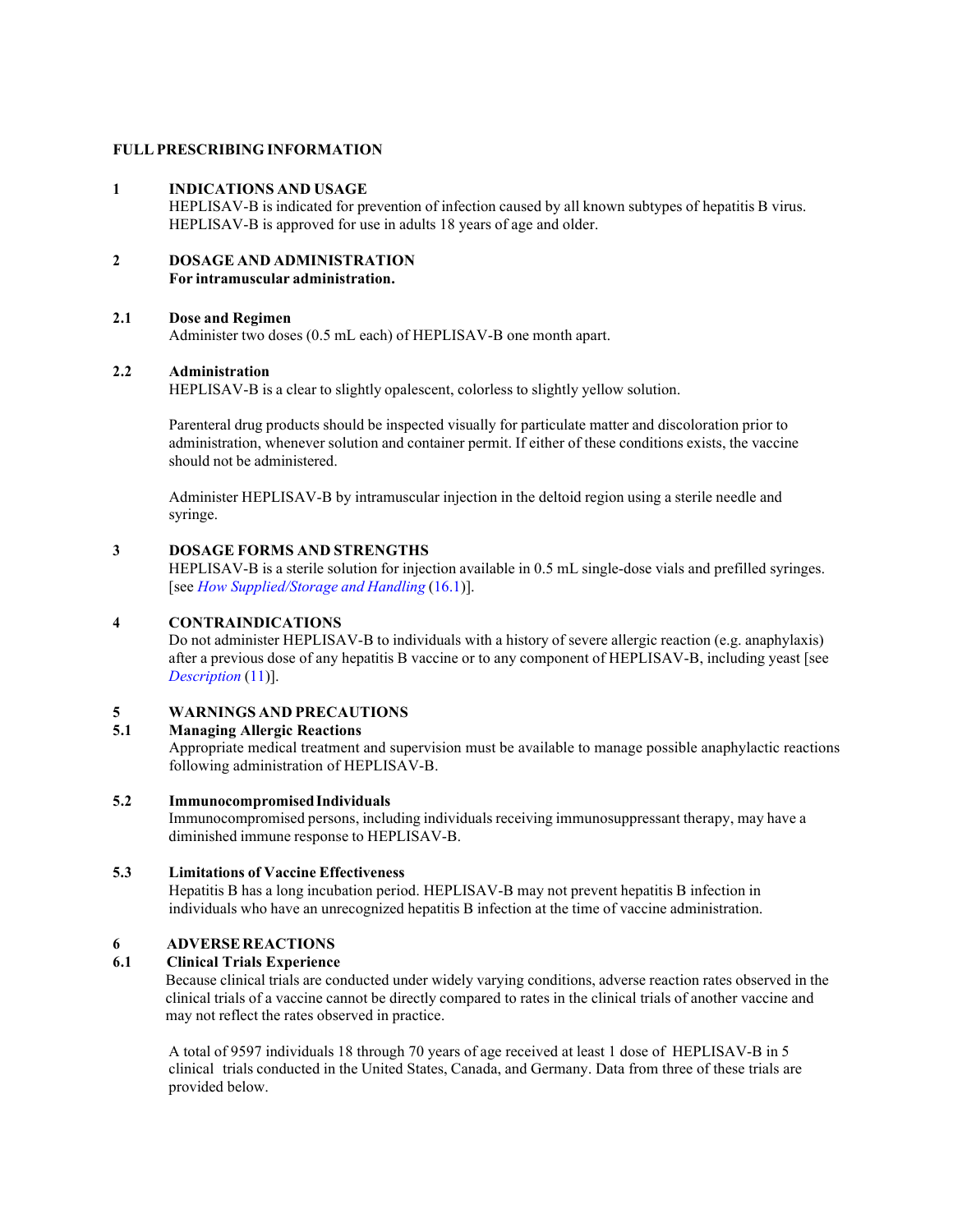## Study 1 in Subjects 18 through 55 Years of Age

Study 1 was a randomized, observer-blind, active-controlled, multicenter study in Canada and Germany in which 1810 subjects received at least 1 dose of HEPLISAV-B and 605 subjects received at least 1 dose of Engerix-B® [Hepatitis B Vaccine (Recombinant)]. Enrolled subjects had no history of hepatitis B vaccination or infection. HEPLISAV-B was given as a 2-dose regimen at 0 and 1 month followed by saline placebo at 6 months. Engerix-B was given at 0, 1, and 6 months. In the total study population, the mean age was 40 years; 46% of the subjects were men; 93% were white, 2% black, 3% Asian and 3% Hispanic; 26% were obese, 10% had hypertension, 8% had dyslipidemia, and 2% had diabetes mellitus. These demographic and baseline characteristics were similar in both vaccine groups.

#### *Solicited Local and Systemic Adverse Reactions*

Subjects were monitored for local and systemic adverse reactions using diary cards for a 7-day period starting on the day of vaccination. The percentages of subjects who reported local and systemic reactions are shown in Table 1.

|                                      | Table 1<br><b>Study 1: Percent of Subjects Who Reported Local or Systemic Reactions</b><br><b>Within 7 Days of Vaccination</b> |          |                            |           |           |
|--------------------------------------|--------------------------------------------------------------------------------------------------------------------------------|----------|----------------------------|-----------|-----------|
|                                      | <b>HEPLISAV-B</b><br>$\frac{6}{9}$                                                                                             |          | Engerix-B<br>$\frac{6}{9}$ |           |           |
|                                      | Post-Dose*                                                                                                                     |          | Post-Dose*                 |           |           |
| Reaction                             |                                                                                                                                |          |                            |           | 3         |
| Local                                | $N = 1810$                                                                                                                     | $N=1798$ | $N = 605$                  | $N = 603$ | $N = 598$ |
| Injection Site Pain                  | 38.5                                                                                                                           | 34.8     | 33.6                       | 24.7      | 20.2      |
| Injection Site Redness <sup>+</sup>  | 4.1                                                                                                                            | 2.9      | 0.5                        | 1.0       | 0.7       |
| Injection Site Swelling <sup>+</sup> | 2.3                                                                                                                            | 1.5      | 0.7                        | 0.5       | 0.5       |
| Systemic                             |                                                                                                                                |          |                            |           |           |
| Fatigue                              | 17.4                                                                                                                           | 13.8     | 16.7                       | 11.9      | 10.0      |
| Headache                             | 16.9                                                                                                                           | 12.8     | 19.2                       | 12.3      | 9.5       |
| Malaise                              | 9.2                                                                                                                            | 7.6      | 8.9                        | 6.5       | 6.4       |
|                                      | $N=1784$                                                                                                                       | $N=1764$ | $N = 596$                  | $N = 590$ | $N = 561$ |
| Fever#                               | 1.1                                                                                                                            | 1.5      | 1.8                        | 1.7       | 1.8       |

Note: only subjects having data are included. Clinical trial number: NCT00435812

\*HEPLISAV-B was given as a 2-dose regimen at 0 and 1 month followed by saline placebo at 6 months. Engerix-B was given at 0, 1, and 6 months † Redness and swelling ≥ 2.5 cm.

 $\pm$  Oral temperature  $\geq 100.4$ °F (38.0°C).

#### *Unsolicited Adverse Events:*

Unsolicited adverse events within 28 days following any injection, including placebo, were reported by 42.0% of HEPLISAV-B recipients and 41.3% of Engerix-B recipients.

#### *Serious Adverse Events (SAEs)*

Subjects were monitored for serious adverse events for 7 months after the first dose of vaccine. The percentage of subjects reporting serious adverse events was 1.5% in the HEPLISAV-B group and 2.1% in the Engerix-B group. No acute myocardial infarctions were reported. No deaths were reported.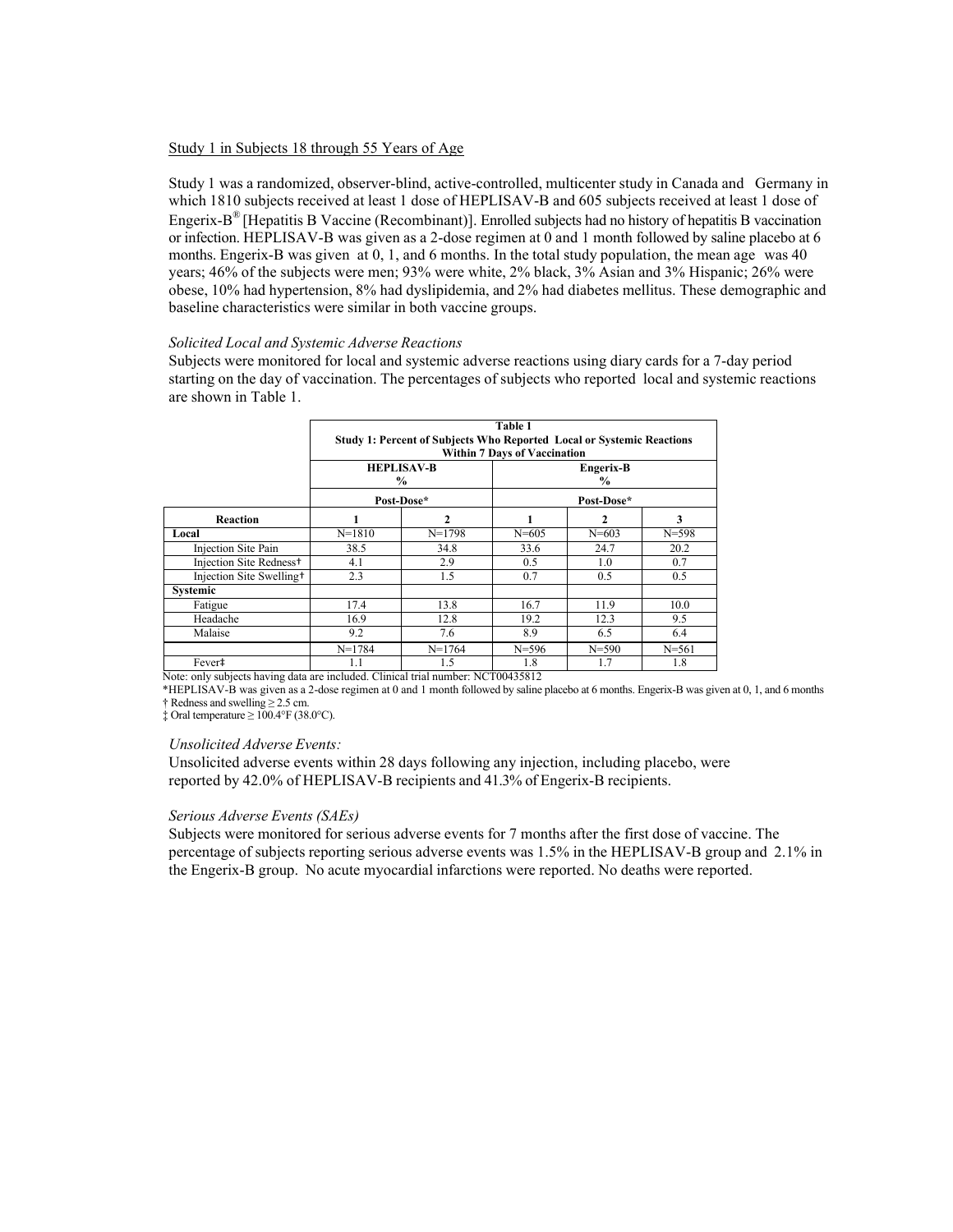#### *Potentially Immune-mediated Adverse Events*

Potentially immune-mediated adverse events that occurred within 7 months of the first dose of vaccine were reported in 0.2% ( $n = 4$ ) of HEPLISAV-B recipients and 0.7% ( $n = 4$ ) of Engerix-B recipients. The following events were reported in the HEPLISAV-B group in one subject each: granulomatosis with polyangiitis, lichen planus, Guillain-Barré syndrome, and Grave's disease. The following events were reported in the Engerix-B group in one subject each: Bell's palsy, Raynaud's phenomenon, and Grave's disease. One additional Engerix-B recipient with a history of mixed connective tissue disease had p-ANCA-positive vasculitis.

## Study 2 in Subjects 40 through 70 Years of Age

Study 2 was a randomized, observer-blind, active-controlled, multicenter study in Canada and the United States in which 1968 subjects received at least 1 dose of HEPLISAV-B and 481 subjects received at least 1 dose of Engerix-B. HEPLISAV-B was given as a 2-dose regimen at 0 and 1 month followed by saline placebo at 6 months. Enrolled subjects had no history of hepatitis B vaccination or infection. Engerix-B was given at 0, 1, and 6 months. In the total population, the mean age was 54 years; 48% of subjects were men; 82% were white, 15% black, 1% Asian and 6% Hispanic; 44% were obese, 30% had hypertension, 30% had dyslipidemia, and 8% had diabetes mellitus. These demographic and baseline characteristics were similar in both vaccine groups.

#### *Solicited Local and Systemic Adverse Reactions*

Subjects were monitored for local and systemic adverse reactions using diary cards for a 7-day period starting on the day of vaccination. The percentages of subjects who experienced local and systemic reactions are shown in Table 2.

|                          | Table 2<br><b>Study 2: Percent of Subjects Who Reported Local or Systemic</b><br><b>Reactions Within 7 Days of Vaccination</b><br><b>HEPLISAV-B</b><br>Engerix-B<br>$\%$<br>$\frac{6}{10}$ |              |           |              |           |
|--------------------------|--------------------------------------------------------------------------------------------------------------------------------------------------------------------------------------------|--------------|-----------|--------------|-----------|
|                          | Post-Dose*<br>Post-Dose*                                                                                                                                                                   |              |           |              |           |
| Reaction                 |                                                                                                                                                                                            | $\mathbf{2}$ | 1         | $\mathbf{2}$ | 3         |
| Local                    | $N=1952$                                                                                                                                                                                   | $N = 1905$   | $N = 477$ | $N = 464$    | $N = 448$ |
| Injection Site Pain      | 23.7                                                                                                                                                                                       | 22.8         | 18.4      | 15.9         | 13.8      |
| Injection Site Redness†  | 0.9                                                                                                                                                                                        | 0.7          | 0.6       | 0.2          | 0.2       |
| Injection Site Swelling† | 0.9                                                                                                                                                                                        | 0.6          | 0.6       | 0.6          | 0.2       |
| <b>Systemic</b>          |                                                                                                                                                                                            |              |           |              |           |
| Fatigue                  | 12.6                                                                                                                                                                                       | 10.8         | 12.8      | 12.1         | 9.4       |
| Headache                 | 11.8                                                                                                                                                                                       | 8.1          | 11.9      | 9.5          | 8.5       |
| Malaise                  | 7.7                                                                                                                                                                                        | 7.0          | 8.6       | 7.1          | 5.1       |
| Myalgia                  | 8.5                                                                                                                                                                                        | 6.4          | 9.6       | 8.0          | 4.5       |
|                          | $N=1923$                                                                                                                                                                                   | $N = 1887$   | $N = 472$ | $N = 459$    | $N = 438$ |
| Fever <sup>†</sup>       | 0.6                                                                                                                                                                                        | 0.6          | 0.6       | 0.9          | 0.7       |

Note: only subjects having data are included. Clinical Trial Number: NCT01005407

\*HEPLISAV-B was given as a 2-dose regimen at 0 and 1 month followed by saline placebo at 6 months. Engerix-B was given at 0, 1, and 6 months

† Redness and swelling ≥2.5 cm

 $\pm$  Oral temperature  $\geq 100.4$ °F (38.0°C).

#### *Unsolicited Adverse Events*:

Unsolicited adverse events within 28 days following any injection, including placebo, were reported by 35.4% of HEPLISAV-B recipients and 36.2% of Engerix-B recipients.

#### *Serious Adverse Events*

Subjects were monitored for serious adverse events for 12 months after the first dose of vaccine. The percentage of subjects reporting serious adverse events was 3.9% in the HEPLISAV-B group and 4.8% in the Engerix-B group. Acute myocardial infarction occurred in 0.1% (n=2) of HEPLISAV-B recipients and 0.2% (n=1) of Engerix-B recipients.

#### *Autoimmune Adverse Events*

Subjects were monitored for the occurrence of new-onset potentially immune-mediated adverse events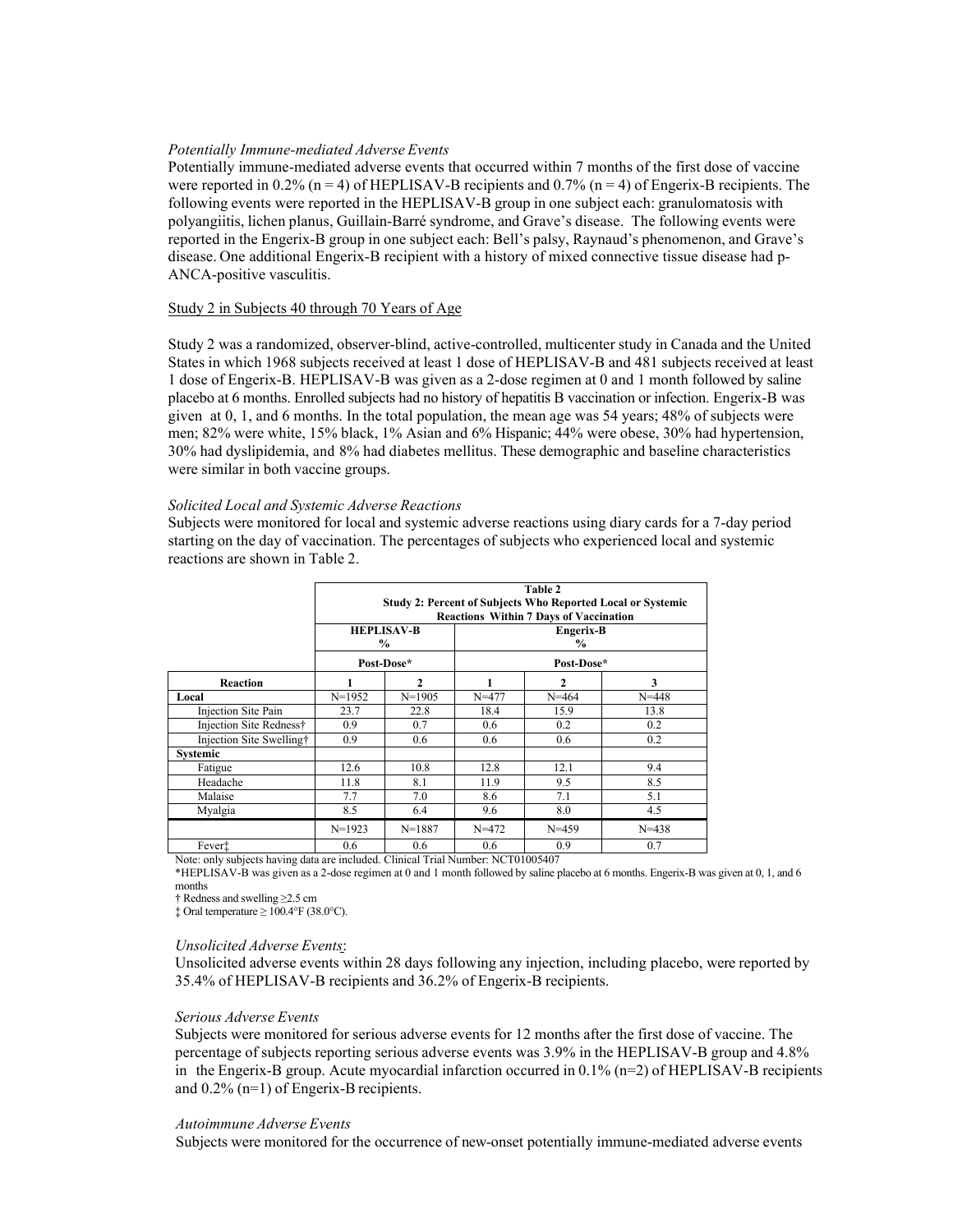for 12 months after the first dose of vaccine. Events were adjudicated as to whether they were autoimmune by an external group of experts blinded to treatment assignment. As determined by the adjudicators, new-onset autoimmune adverse events were reported in 0.2% (n=3) of HEPLISAV-B recipients: two subjects with hypothyroidism and one subject with vitiligo. None of these events was considered related to vaccination by the expert group. No new-onset autoimmune adverse events were reported in the Engerix-B group. Although not referred to the external group of experts, one HEPLISAV-B recipient was determined to have Tolosa-Hunt syndrome which is presumed to have an immune-mediated etiology. This event was not considered related to vaccination.

#### *Deaths*

One subject (0.05%) died of a pulmonary embolism in the HEPLISAV-B group and 1 subject (0.2%) died of heart failure in the Engerix-B group. Neither death was considered related to vaccination.

## Study 3 in Subjects 18 through 70 Years of Age

Study 3 was a randomized, observer-blind, active-controlled, multicenter study in the United States in which 5587 subjects received at least 1 dose of HEPLISAV-B and 2781 subjects received at least 1 dose of Engerix-B. Enrolled subjects had no history of hepatitis B vaccination or infection. HEPLISAV-B was given as a 2-dose regimen at 0 and 1 month followed by saline placebo at 6 months. Engerix-B was given at 0, 1, and 6 months. In the total study population, the mean age was 50 years; 51% were men; 71% were white, 26% black, 1% Asian, and 9% Hispanic; 48% were obese, 36% had hypertension, 32% had dyslipidemia, and 14% had type 2 diabetes mellitus. These demographic and baseline characteristics were similar in both vaccine groups.

#### *Unsolicited Medically-Attended Adverse Events*

Subjects were monitored for unsolicited medically-attended adverse events, those for which a subject sought medical care, for 13 months after the first dose of vaccine. Overall, medically-attended adverse events were reported in 46.0% of HEPLISAV-B recipients and 46.2% of Engerix-B recipients. Herpes zoster was reported in 0.7% of HEPLISAV-B recipients and 0.3% of Engerix-B recipients. Unsolicited medically-attended adverse events within 28 days following any injection, including placebo, were reported by 20.1% of both HEPLISAV-B and Engerix-B recipients.

#### *Serious Adverse Events*

Subjects were monitored for serious adverse events for 13 months after the first dose of vaccine. The percentage of subjects who reported serious adverse events was 6.2% in the HEPLISAV-B group and 5.3% in the Engerix-B group. Acute myocardial infarction (AMI) was reported in 0.25% (n=14) of HEPLISAV-B recipients and 0.04% (n=1) of Engerix-B recipients. An analysis of serious adverse events likely representing myocardial infarction (MI) was conducted using the standard Medical Dictionary for Regulatory Activities (MedDRA) query (SMQ) for MI. This analysis identified a total of 19 HEPLISAV-B subjects (0.3%) and 3 Engerix-B subjects (0.1%) with events included in the SMQ for MI (these events include the 15 reports of AMI). Additional evidence, including information on temporal relationship and baseline risk factors, does not support a causal relationship between HEPLISAV-B administration and AMI. Among the 19 events identified as MI in HEPLISAV-B recipients, three occurred within 14 days, nine occurred within 53-180 days, and seven occurred more than 180 days following any dose of HEPLISAV-B. Among the three events identified as MI in Engerix-B recipients, one each occurred 13, 115, and 203 days following any dose. All 19 HEPLISAV-B recipients and 3 Engerix-B recipients reported one or more baseline risk factors for cardiovascular disease.

#### *Autoimmune Adverse Events*

Subjects were monitored for the occurrence of new-onset potentially immune-mediated adverse events for 13 months after the first dose of vaccine. Events were adjudicated as to whether they were autoimmune by an external group of experts who were blinded to treatment assignment. As determined by the adjudicators, new-onset autoimmune adverse events were reported in 0.1% (n=4) of HEPLISAV-B recipients [one each of: alopecia areata, polymyalgia rheumatica, ulcerative colitis, and autoimmune thyroiditis (with concurrent diagnosis of papillary thyroid carcinoma)]. None of these events was considered to be related to vaccination by the external experts. No new-onset autoimmune adverse events were reported in the Engerix-B group.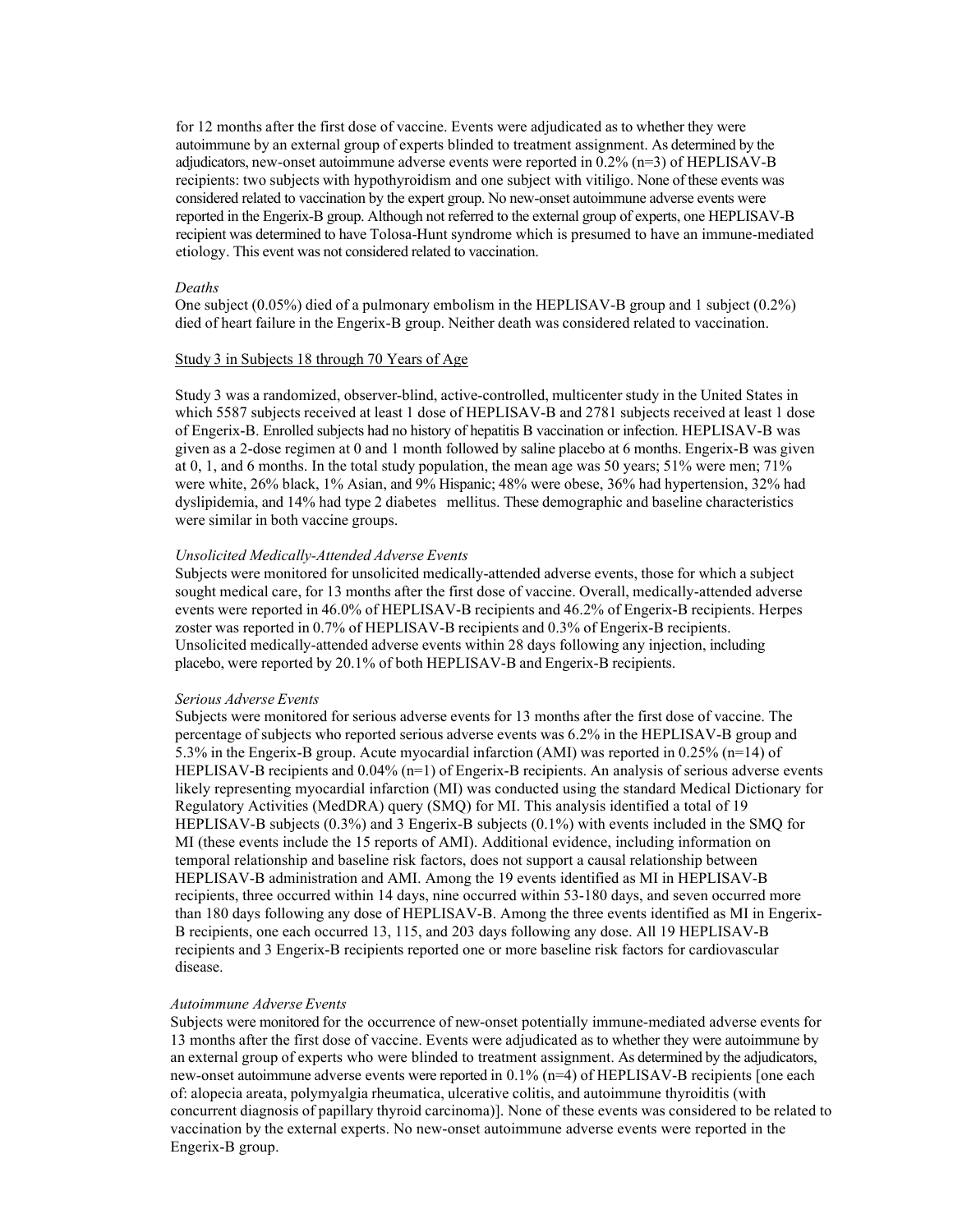### *Deaths*

During the study death was reported in 25 subjects (0.4%) in the HEPLISAV-B group and 7 subjects (0.3%) in the Engerix-B group. No death was considered related to vaccination.

# **7 DRUG INTERACTIONS**

# **7.1 Use with Immune Globulin**

There are no data to assess the concomitant use of HEPLISAV-B with immune globulin. When concomitant administration of HEPLISAV-B and immune globulin is required, they should be given with different syringes at different injection sites.

## **7.2 Interference with Laboratory Tests**

Hepatitis B surface antigen (HBsAg) derived from hepatitis B vaccines has been transiently detected in blood samples following vaccination. Serum HBsAg detection may not have diagnostic value within 28 days after receipt of HEPLISAV-B.

# **8 USE IN SPECIFIC POPULATIONS**

# **8.1 Pregnancy**

## Pregnancy Exposure Registry

There is a pregnancy exposure registry that monitors pregnancy outcomes in women exposed to HEPLISAV-B during pregnancy. Women who receive HEPLISAV-B during pregnancy are encouraged to contact 1-844-443-7734.

#### Risk Summary

All pregnancies have a risk of birth defect, loss, or other adverse outcomes. In clinically recognized pregnancies in the US general population, the estimated background risk of major birth defects is 2% to 4% and of miscarriage is 15% to 20%.

There are no clinical studies of HEPLISAV-B in pregnant women. Available human data on HEPLISAV-B administered to pregnant women are insufficient to inform vaccine-associated risks in pregnancy.

In a developmental toxicity study, 0.3 mL of a vaccine formulation containing 2.5 mcg HBsAg and 3000 mcg cytosine phosphoguanine (CpG) 1018 adjuvant was administered to female rats prior to mating and during gestation. These animal studies revealed no evidence of harm to the fetus due to this vaccine formulation *[see Data]*.

## Data

# *Animal data*

Developmental toxicity studies were conducted in female rats. Animals were administered 0.3 mL of a vaccine formulation containing 2.5 mcg HBsAg and 3000 mcg CpG 1018 adjuvant twice prior to mating, and on gestation days 6 and 18 (a single human dose of HEPLISAV-B contains 20 mcg HBsAg and 3000 mcg CpG 1018 adjuvant). No adverse effects on pre-natal and post-natal development up to the time of weaning were observed. There were no vaccine-related fetal malformations or variations observed.

## **8.2 Lactation**

#### Risk Summary

It is not known whether HEPLISAV-B is excreted in human milk. Data are not available to assess the effects of HEPLISAV-B on the breastfed infant or on milk production/excretion.

The developmental and health benefits of breastfeeding should be considered along with the mother's clinical need for HEPLISAV-B and any potential adverse effects on the breastfed child from HEPLISAV-B or from the underlying maternal condition. For preventive vaccines, the underlying condition is susceptibility to disease prevented by the vaccine.

## **8.4 Pediatric Use**

Safety and effectiveness of HEPLISAV-B have not been established in individuals less than 18 years of age.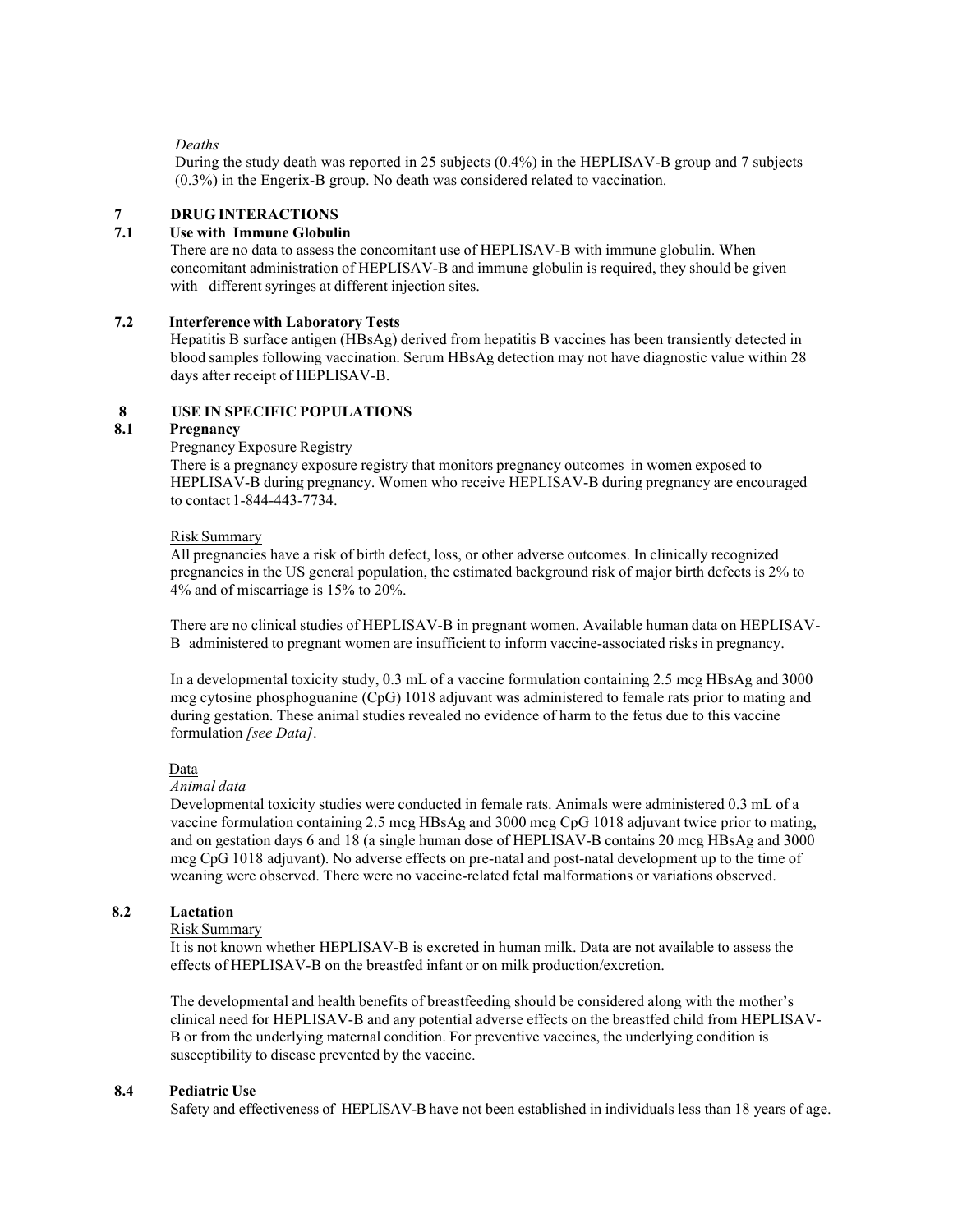## **8.5 Geriatric Use**

Clinical trials included 909 adults 65 through 70 years of age who received HEPLISAV-B.

Among subjects who received HEPLISAV-B, a seroprotective level of antibody to HBsAg was achieved in 90% of those 65 through 70 years of age compared to 96% of those aged 18 through 64 years of age.

Safety and effectiveness of HEPLISAV-B in adults older than 70 years of age were extrapolated from findings in subjects younger than 70 years of age.

#### **8.6 Adults on Hemodialysis**

Safety and effectiveness of HEPLISAV-B have not been established in adults on hemodialysis.

## **11 DESCRIPTION**

HEPLISAV-B [Hepatitis B Vaccine (Recombinant), Adjuvanted] is a sterile solution for intramuscular injection.

The HBsAg is expressed in a recombinant strain of *Hansenula polymorpha* yeast. The fermentation process involves growth of the recombinant *H. polymorpha* on chemically-defined fermentation media containing vitamins and mineral salts.

The HBsAg is expressed intra-cellularly in the yeast cells. It is released from the yeast cells by cell disruption and purified by a series of physicochemical steps. Each dose may contain residual amounts of yeast protein (≤5.0% of total protein), yeast DNA (<20 picogram), and deoxycholate (<0.9 ppm) from the HBsAg manufacturing process.

HEPLISAV-B is prepared by combining the purified HBsAg together with the CpG 1018 adjuvant, a 22-mer phosphorothioate linked oligodeoxynucleotide in a phosphate buffered saline (sodium chloride, 9.0 mg/mL; sodium phosphate, dibasic dodecahydrate, 1.75 mg/mL; sodium phosphate, monobasic dihydrate, 0.48 mg/mL; and polysorbate 80, 0.1 mg/mL).

Each 0.5-mL dose is formulated to contain 20 mcg of HBsAg and 3000 mcg of CpG 1018 adjuvant.

HEPLISAV-B is available in vials and prefilled syringes. The tip caps and stoppers of the prefilled syringes and vial stoppers are not made with natural rubber latex.

HEPLISAV-B is formulated without preservatives. [see *How Supplied/Storage and Handling (16)*]*.*

## **12 CLINICALPHARMACOLOGY**

## **12.1 Mechanism of Action**

Infection with hepatitis B virus can have serious consequences including acute massive hepatic necrosis and chronic active hepatitis. Chronically infected persons are at increased risk for cirrhosis and hepatocellular carcinoma.

Antibody concentrations ≥10 mIU/mL against HBsAg are recognized as conferring protection against hepatitis B virus infection.

# **13 NONCLINICALTOXICOLOGY**

#### **13.1 Carcinogenesis, Mutagenesis, Impairment of Fertility**

HEPLISAV-B has not been evaluated for carcinogenicity, mutagenic potential or male infertility in animals. Vaccination of female rats with a vaccine formulation containing 2.5 mcg HBsAg and 3000 mcg CpG 1018 adjuvant had no effect on fertility [see *Use in Specific Populations (8)*].

## **14 CLINICALSTUDIES**

#### **14.1 Evaluation of Seroprotection**

The immunogenicity of HEPLISAV-B was evaluated in comparison with a licensed hepatitis B vaccine (Engerix-B) in 3 randomized, active controlled, observer-blinded, multi-center Phase 3 clinical trials of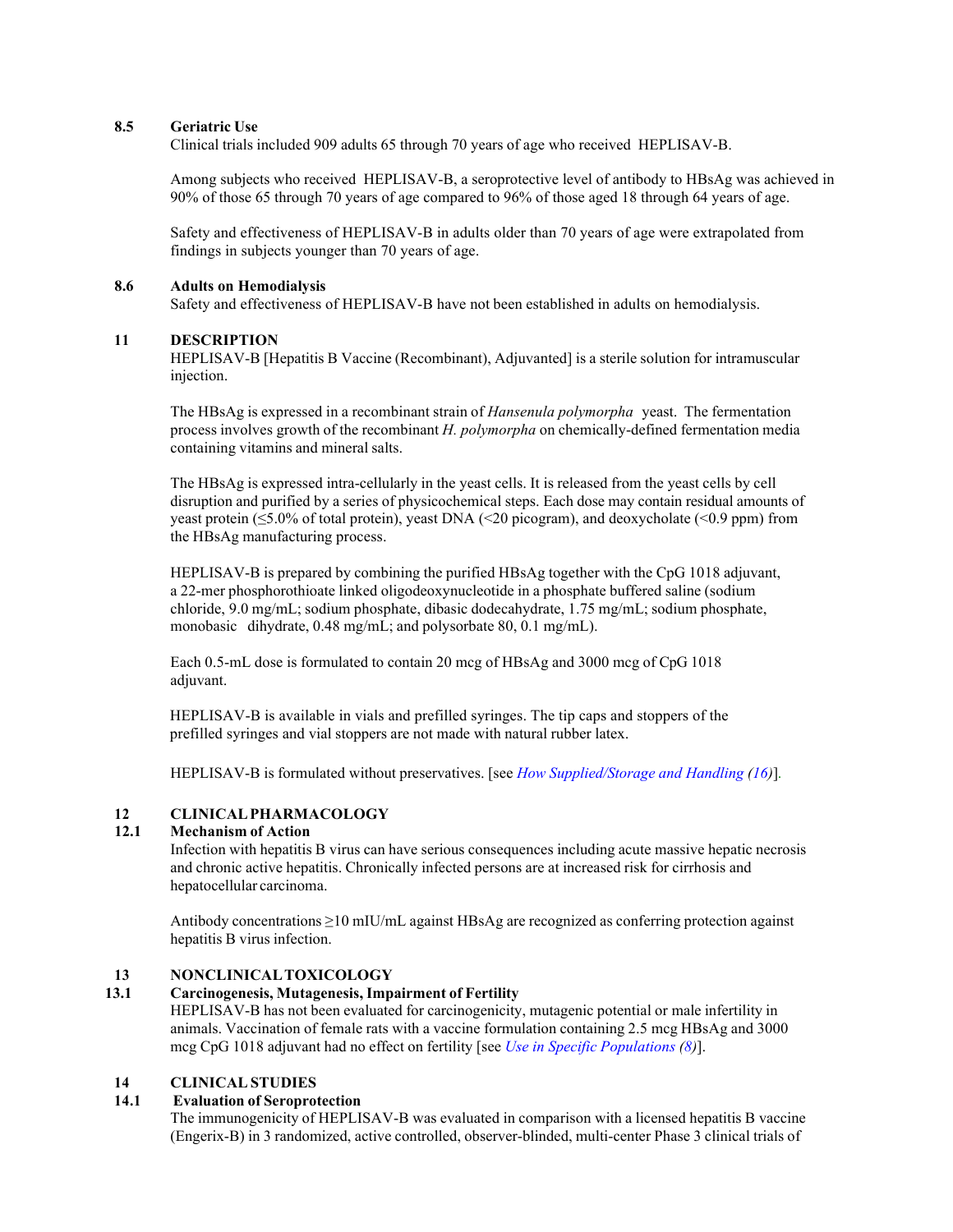adults. HEPLISAV-B was given as a 2-dose regimen at 0 and 1 months followed by saline placebo at 6 months. Engerix-B was given at 0, 1, and 6 months.

The trials compared the seroprotection rates (% with antibody concentration  $\geq 10$  mIU/mL) induced by HEPLISAV-B and Engerix-B. Noninferiority was met if the lower bound of the 95% confidence interval of the difference in seroprotection rates (HEPLISAV-B minus Engerix-B) was greater than -10%.

#### **Study 1: Seroprotection in Adults 18 through 55 Years of Age**

In Study 1, the immunogenicity population comprised 1511 participants who received HEPLISAV-B and 521 who received Engerix-B. The mean age was 40 years for both groups. The primary analysis compared the seroprotection rate at Week 12 for HEPLISAV-B with that at Week 28 for Engerix-B. Non-inferiority of the seroprotection rate induced by HEPLISAV-B compared to Engerix-B was demonstrated (Table 3).

| <b>Timepoint</b>                            | Table 3<br>Study 1: Seroprotection Rate of HEPLISAV-B and Engerix-B<br>(ages 18 through 55 years) |                        |                                                           |  |
|---------------------------------------------|---------------------------------------------------------------------------------------------------|------------------------|-----------------------------------------------------------|--|
|                                             | <b>HEPLISAV-B</b><br>$N = 1511$                                                                   | Engerix-B<br>$N = 521$ | <b>Difference in SPRs</b><br>(HEPLISAV-B minus Engerix-B) |  |
|                                             | <b>SPR (95% CI)</b>                                                                               | <b>SPR (95% CI)</b>    | Difference (95% CI)                                       |  |
| Week 12 (HEPLISAV-B)<br>Week 28 (Engerix-B) | 95% (93.9, 96.1)                                                                                  | $81.3\%$ (77.8, 84.6)  | $13.7\%$ (10.4, 17.5)*                                    |  |

 $\overline{CI}$  = confidence interval; N = number of subjects in the analysis population in the group; SPR = seroprotection rate (% with anti-HBs  $> 10$  mIU/mL).

\* Noninferiority was met because the lower bound of the 95% confidence interval of the difference in SPRs was greater than -10%. Clinical trial number: NCT00435812

#### **Study 2: Seroprotection in Adults 40 through 70 Years of Age**

In Study 2, the immunogenicity population comprised 1121 subjects who received HEPLISAV-B and 353 subjects who received Engerix-B. The mean age was 54 years for both groups. The primary analysis compared the seroprotection rate at Week 12 for HEPLISAV-B with that at Week 32 for Engerix-B. Noninferiority of the seroprotection rate induced by HEPLISAV-B compared to Engerix-B was demonstrated (Table 4).

| <b>Timepoint</b>                              | Table 4<br>Study 2: Seroprotection Rate of HEPLISAV-B and Engerix-B<br>(ages 40 through 70 years) |                        |                                                           |  |
|-----------------------------------------------|---------------------------------------------------------------------------------------------------|------------------------|-----------------------------------------------------------|--|
|                                               | <b>HEPLISAV-B</b><br>$N = 1121$                                                                   | Engerix-B<br>$N = 353$ | <b>Difference in SPRs</b><br>(HEPLISAV-B minus Engerix-B) |  |
|                                               | <b>SPR (95% CI)</b>                                                                               | <b>SPR (95% CI)</b>    | Difference (95% CI)                                       |  |
| Week $12$ (HEPLISAV-B)<br>Week 32 (Engerix-B) | 90.1% (88.2, 91.8)                                                                                | $70.5\%$ (65.5, 75.2)  | $19.6\%$ (14.7, 24.8)*                                    |  |

 $CI =$  confidence interval;  $N =$  number of subjects in the analysis population in the group;  $SPR =$  seroprotection rate (% with anti-HBs  $\geq 10$  mIU/mL).

\* Noninferiority was met because the lower bound of the 95% confidence interval of the difference in SPRs was greater than -10%. The SPR following HEPLISAV-B was statistically significantly higher than following Engerix-B (lower bound of the 95% confidence interval of the difference in SPRs was greater than 0%).

Clinical trial number: NCT01005407

### **Study 3: Seroprotection in Adults 18 through 70 Years of Age Including those with Type 2 Diabetes Mellitus**

In Study 3, the immunogenicity population comprised 4537 subjects who received HEPLISAV-B and 2289 subjects who received Engerix-B. The mean age was 51 years and 14% of subjects had type 2 diabetes mellitus (defined as having a clinical diagnosis of type 2 diabetes and taking at least an oral or noninsulin injectable hypoglycemic agent and/or insulin).

The primary analysis compared the seroprotection rate at Week 28 for HEPLISAV-B (n= 640) with that at Week 28 for Engerix-B (n= 321) in subjects with type 2 diabetes mellitus. Non-inferiority of the seroprotection rate induced by HEPLISAV-B compared to Engerix-B was demonstrated (Table 5).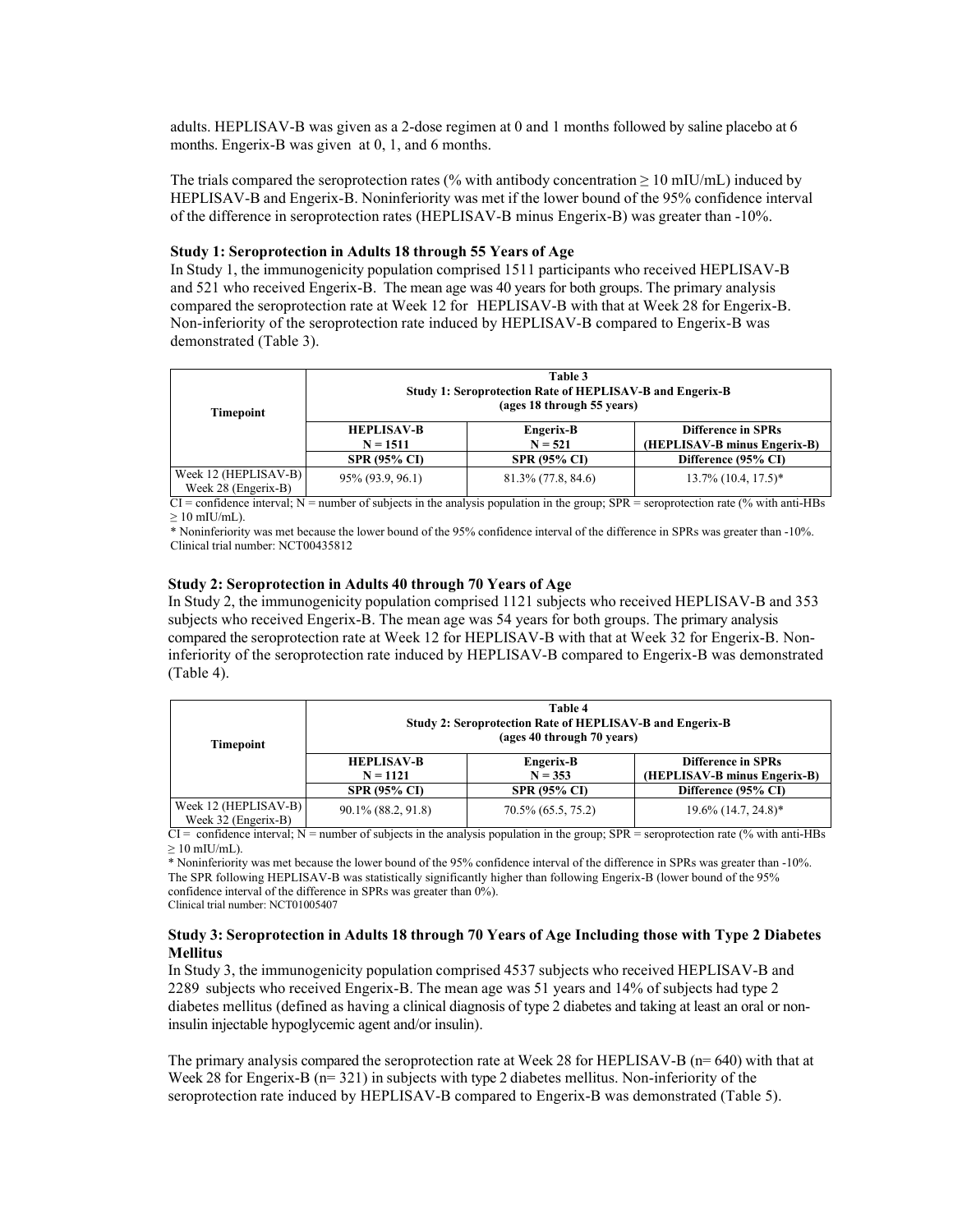| <b>Timepoint</b> | Table 5<br>Study 3: Seroprotection Rate of HEPLISAV-B and Engerix-B<br>(subjects with type 2 diabetes mellitus ages 18 through 70 years) |                         |                                                           |  |
|------------------|------------------------------------------------------------------------------------------------------------------------------------------|-------------------------|-----------------------------------------------------------|--|
|                  | <b>HEPLISAV-B</b><br>Engerix-B<br>$N = 321$<br>$N = 640$                                                                                 |                         | <b>Difference in SPRs</b><br>(HEPLISAV-B minus Engerix-B) |  |
|                  | <b>SPR (95% CI)</b>                                                                                                                      | <b>SPR (95% CI)</b>     | Difference (95% CI)                                       |  |
| Week 28          | 90.0% (87.4, 92.2)                                                                                                                       | $65.1\%$ $(59.6, 70.3)$ | $24.9\%$ (19.3, 30.7)*                                    |  |

 $\overline{CI}$  = confidence interval; N = number of subjects in the analysis population in the group; SPR = seroprotection rate (% with anti-HBs  $> 10$  mIU/mL).

\* Noninferiority was met because the lower bound of the 95% confidence interval of the difference in SPRs was greater than -10%. The SPR following HEPLISAV-B was statistically significantly higher than following Engerix-B (lower bound of the 95% confidence interval of the difference in SPRs was greater than 0%).

Clinical trial number: NCT02117934

A secondary analysis compared the seroprotection rate at Week 24 for HEPLISAV-B with that at Week 28 for Engerix-B in the total study population. Non-inferiority of the seroprotection rate induced by HEPLISAV-B compared to Engerix-B was demonstrated (Table 6).

| <b>Timepoint</b>                            | Table 6<br>Study 3: Seroprotection Rate of HEPLISAV-B and Engerix-B<br>(total study population ages 18 through 70 years) |                         |                                                           |  |
|---------------------------------------------|--------------------------------------------------------------------------------------------------------------------------|-------------------------|-----------------------------------------------------------|--|
|                                             | <b>HEPLISAV-B</b><br>$N = 4376$                                                                                          | Engerix-B<br>$N = 2289$ | <b>Difference in SPRs</b><br>(HEPLISAV-B minus Engerix-B) |  |
|                                             | <b>SPR (95% CI)</b>                                                                                                      | <b>SPR (95% CI)</b>     | Difference (95% CI)                                       |  |
| Week 24 (HEPLISAV-B)<br>Week 28 (Engerix-B) | 95.4% (94.8, 96.0)                                                                                                       | 81.3% (79.6, 82.8)      | $14.2\%$ (12.5, 15.9)*                                    |  |

 $\overline{CI}$  = confidence interval; N = number of subjects in the analysis population in the group; SPR = seroprotection rate (% with anti-HBs  $> 10$  mIU/mL).

Clinical trial number: NCT02117934

\*Noninferiority was met because the lower bound of the 95% confidence interval of the difference in SPRs was greater than -10%. The SPR following HEPLISAV-B was statistically significantly higher than following Engerix-B (lower bound of the 95% confidence interval of the difference in SPRs was greater than 0%.).

Another secondary analysis compared the seroprotection rate at Week 24 for HEPLISAV-B with that at Week 28 for Engerix-B, by age group. For each age stratum non-inferiority of the seroprotection rate induced by HEPLISAV-B compared to Engerix-B was demonstrated (Table 7).

| Age     |      | Table 7<br>Study 3: Seroprotection Rates of HEPLISAV-B and Engerix-B <sup>a</sup><br>(ages 18 - 70 years) |     |                        |                                                           |  |
|---------|------|-----------------------------------------------------------------------------------------------------------|-----|------------------------|-----------------------------------------------------------|--|
| (years) |      | <b>HEPLISAV-B<sup>a</sup></b>                                                                             |     | Engerix-B <sup>a</sup> | <b>Difference in SPRs</b><br>(HEPLISAV-B minus Engerix-B) |  |
|         | N    | <b>SPR (95% CI)</b>                                                                                       | N   | <b>SPR (95% CI)</b>    | Difference (95% CI)                                       |  |
| 18-29   | 174  | $100.0\%$ (97.9, 100.0)                                                                                   | 99  | 93.9% (87.3, 97.7)     | $6.1\%$ (2.8, 12.6)*                                      |  |
| 30-39   | 632  | 98.9% (97.7, 99.6)                                                                                        | 326 | 92.0% (88.5, 94.7)     | $6.9\%$ (4.2, 10.4)*                                      |  |
| 40-49   | 974  | 97.2% (96.0, 98.2)                                                                                        | 518 | 84.2% (80.7, 87.2)     | $13.1\%$ (9.9, 16.6)*                                     |  |
| 50-59   | 1439 | 95.2% (94.0, 96.3)                                                                                        | 758 | 79.7% (76.6, 82.5)     | $15.5\%$ (12.6, 18.7)*                                    |  |
| 60-70   | 1157 | 91.6% (89.9, 93.1)                                                                                        | 588 | 72.6% (68.8, 76.2)     | $19.0\%$ $(15.2, 23.0)^*$                                 |  |

 $CI =$  confidence interval;  $N =$  number of subjects in the analysis population in the group;  $SPR =$  seroprotection rate (% with anti-HBs)  $\geq 10$  mIU/mL).

<sup>a</sup> Week 24 for HEPLISAV-B and Week 28 for Engerix-B

Clinical trial number: NCT02117934

\*Noninferiority was met because the lower bound of the 95% confidence interval of the difference in SPRs was greater than -10%. The SPR following HEPLISAV-B was statistically significantly higher than following Engerix-B (lower bound of the 95% confidence interval of the difference in SPRs was greater than 0%).